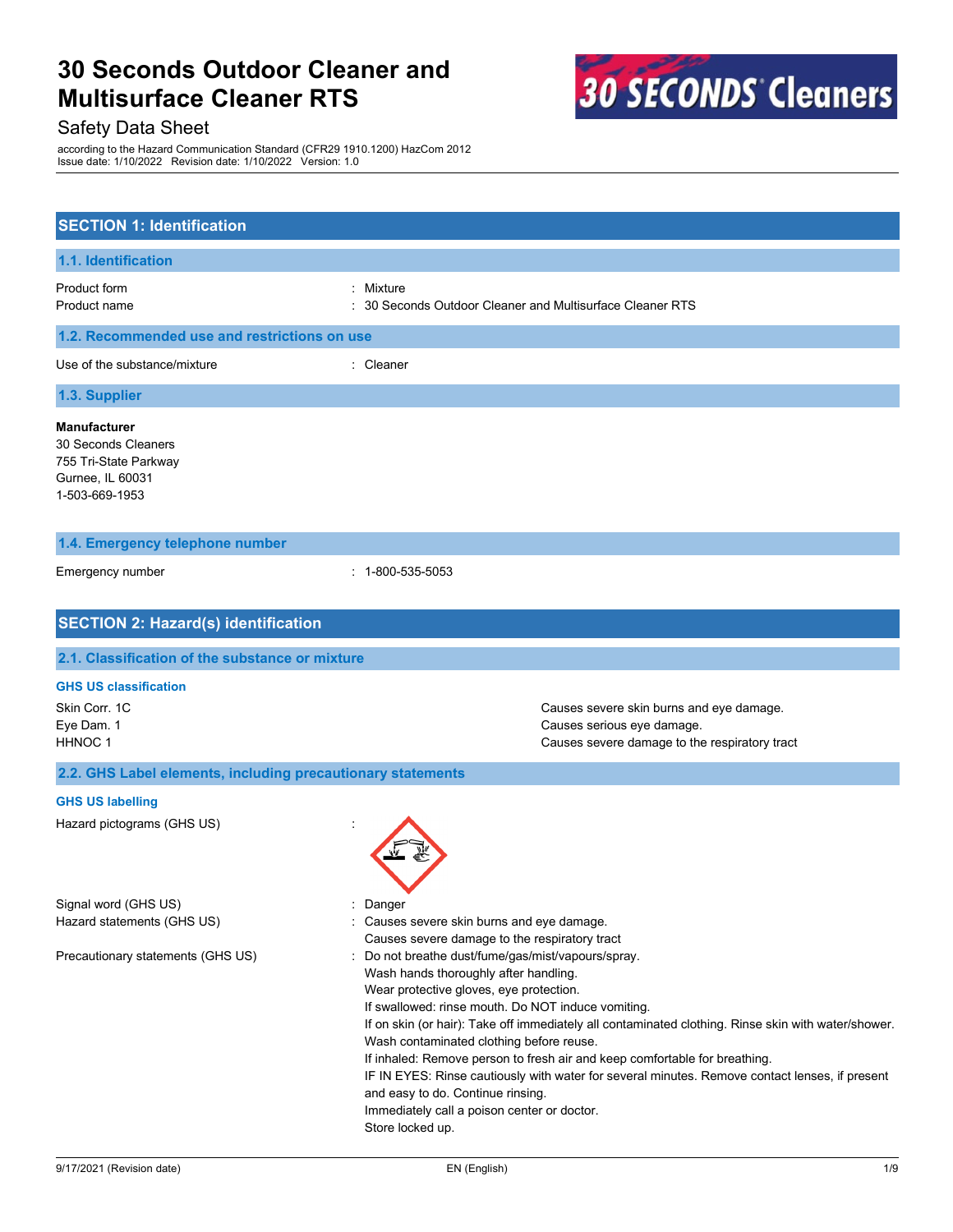

## Safety Data Sheet

according to the Hazard Communication Standard (CFR29 1910.1200) HazCom 2012

Dispose of contents/container to hazardous or special waste collection point, in accordance with local, regional, national and/or international regulation.

#### **2.3. Other hazards which do not result in classification**

No additional information available

#### **2.4. Unknown acute toxicity (GHS US)**

Not applicable

#### **SECTION 3: Composition/information on ingredients**

#### **3.1. Substances**

## Not applicable

| 3.2. Mixtures       |                           |               |  |
|---------------------|---------------------------|---------------|--|
| <b>Name</b>         | <b>Product identifier</b> | $\frac{9}{6}$ |  |
| Sodium hypochlorite | CAS-No.: 7681-52-9        | $17 - 13$     |  |
| Sodium hydroxide    | CAS-No.: 1310-73-2        | $11 - 5$      |  |
| Sodium metasilicate | CAS-No.: 6834-92-0        | $1 - 5$       |  |
|                     |                           |               |  |

\*Chemical name, CAS number and/or exact concentration have been withheld as a trade secret

| <b>SECTION 4: First-aid measures</b>                                                                                               |                                                                                                                                                                                                                                                                                                                                                                                                          |  |  |
|------------------------------------------------------------------------------------------------------------------------------------|----------------------------------------------------------------------------------------------------------------------------------------------------------------------------------------------------------------------------------------------------------------------------------------------------------------------------------------------------------------------------------------------------------|--|--|
| 4.1. Description of first aid measures                                                                                             |                                                                                                                                                                                                                                                                                                                                                                                                          |  |  |
| First-aid measures after inhalation                                                                                                | : If inhaled: Remove person to fresh air and keep comfortable for breathing. Immediately call a<br>POISON CENTER/doctor.                                                                                                                                                                                                                                                                                 |  |  |
| First-aid measures after skin contact                                                                                              | : If on skin (or hair): Take off immediately all contaminated clothing. Rinse skin with water/shower.<br>Wash contaminated clothing before reuse. Immediately call a POISON CENTER/doctor.                                                                                                                                                                                                               |  |  |
| First-aid measures after eye contact                                                                                               | : IF IN EYES: Rinse cautiously with water for several minutes. Remove contact lenses, if present<br>and easy to do. Continue rinsing. Immediately call a POISON CENTER/doctor.                                                                                                                                                                                                                           |  |  |
| First-aid measures after ingestion                                                                                                 | : IF SWALLOWED: rinse mouth. Do NOT induce vomiting. Immediately call a POISON<br>CENTER/doctor. Never give anything by mouth to an unconscious person.                                                                                                                                                                                                                                                  |  |  |
| 4.2. Most important symptoms and effects (acute and delayed)                                                                       |                                                                                                                                                                                                                                                                                                                                                                                                          |  |  |
| Symptoms/effects<br>Symptoms/effects after inhalation<br>Symptoms/effects after skin contact<br>Symptoms/effects after eye contact | : Causes severe skin burns and eye damage.<br>Causes severe damage to the respiratory tract. Causes burns to the respiratory system.<br>: Causes severe skin burns. Symptoms may include redness, pain, blisters.<br>: Causes serious eye damage. Symptoms may include discomfort or pain, excess blinking and<br>tear production, with marked redness and swelling of the conjunctiva. May cause burns. |  |  |
| Symptoms/effects after ingestion                                                                                                   | May be harmful if swallowed. May cause burns or irritation of the linings of the mouth, throat, and<br>gastrointestinal tract.                                                                                                                                                                                                                                                                           |  |  |

#### **4.3. Immediate medical attention and special treatment, if necessary**

Symptoms may be delayed. In case of accident or if you feel unwell, seek medical advice immediately (show the label where possible).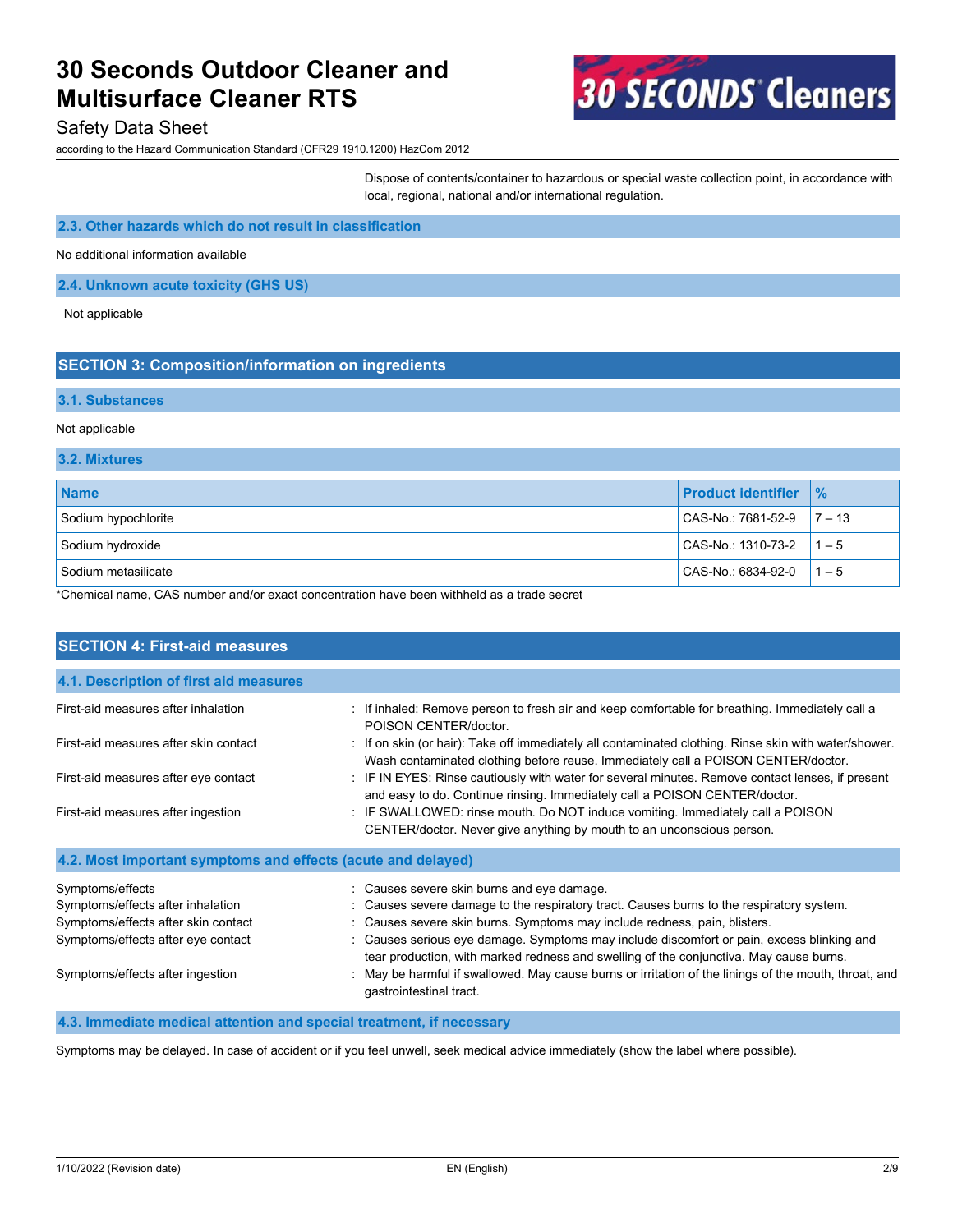

## Safety Data Sheet

according to the Hazard Communication Standard (CFR29 1910.1200) HazCom 2012

| <b>SECTION 5: Fire-fighting measures</b>                            |                                                                                                                                 |  |  |
|---------------------------------------------------------------------|---------------------------------------------------------------------------------------------------------------------------------|--|--|
| 5.1. Suitable (and unsuitable) extinguishing media                  |                                                                                                                                 |  |  |
| Suitable extinguishing media<br>Unsuitable extinguishing media      | : Use extinguishing media appropriate for surrounding fire.<br>: Do not use water jet.                                          |  |  |
| 5.2. Specific hazards arising from the chemical                     |                                                                                                                                 |  |  |
| Fire hazard                                                         | : Products of combustion may include, and are not limited to: oxides of carbon. Toxic and<br>corrosive vapours may be released. |  |  |
| 5.3. Special protective equipment and precautions for fire-fighters |                                                                                                                                 |  |  |
| Protection during firefighting                                      | : Keep upwind of fire. Wear full fire fighting turn-out gear (full Bunker gear) and respiratory<br>protection (SCBA).           |  |  |

| <b>SECTION 6: Accidental release measures</b>                                |                                                                                                                                                                                                                                                                         |  |
|------------------------------------------------------------------------------|-------------------------------------------------------------------------------------------------------------------------------------------------------------------------------------------------------------------------------------------------------------------------|--|
|                                                                              | 6.1. Personal precautions, protective equipment and emergency procedures                                                                                                                                                                                                |  |
| General measures                                                             | Use personal protection recommended in Section 8. Isolate the hazard area and deny entry to<br>unnecessary and unprotected personnel.                                                                                                                                   |  |
| 6.1.1. For non-emergency personnel                                           |                                                                                                                                                                                                                                                                         |  |
| No additional information available                                          |                                                                                                                                                                                                                                                                         |  |
| 6.1.2. For emergency responders                                              |                                                                                                                                                                                                                                                                         |  |
| No additional information available                                          |                                                                                                                                                                                                                                                                         |  |
| <b>6.2. Environmental precautions</b>                                        |                                                                                                                                                                                                                                                                         |  |
| Prevent entry to sewers and public waters. Avoid release to the environment. |                                                                                                                                                                                                                                                                         |  |
| 6.3. Methods and material for containment and cleaning up                    |                                                                                                                                                                                                                                                                         |  |
| For containment                                                              | Stop leak if safe to do so. Absorb and/or contain spill with inert material (sand, vermiculite or<br>other appropriate material), then place in suitable container. Do not flush into surface water or<br>sewer system. Wear recommended personal protective equipment. |  |
| Methods for cleaning up                                                      | Sweep or shovel spills into appropriate container for disposal. Provide ventilation.                                                                                                                                                                                    |  |
| 6.4. Reference to other sections                                             |                                                                                                                                                                                                                                                                         |  |

For further information refer to section 8: "Exposure controls/personal protection".

| <b>SECTION 7: Handling and storage</b>                            |                                                                                                                                                                                                                                                                                                                                                         |  |
|-------------------------------------------------------------------|---------------------------------------------------------------------------------------------------------------------------------------------------------------------------------------------------------------------------------------------------------------------------------------------------------------------------------------------------------|--|
| 7.1. Precautions for safe handling                                |                                                                                                                                                                                                                                                                                                                                                         |  |
| Precautions for safe handling<br>Hygiene measures                 | Do not get in eyes, on skin, or on clothing. Do not breathe dust/fume/gas/mist/vapours/spray. Do<br>not swallow. Handle and open container with care. When using do not eat, drink or smoke. Use<br>only in well ventilated areas.<br>Take off immediately all contaminated clothing and wash it before reuse. Wash hands thoroughly<br>after handling. |  |
| 7.2. Conditions for safe storage, including any incompatibilities |                                                                                                                                                                                                                                                                                                                                                         |  |
| Technical measures                                                | : Comply with applicable regulations.                                                                                                                                                                                                                                                                                                                   |  |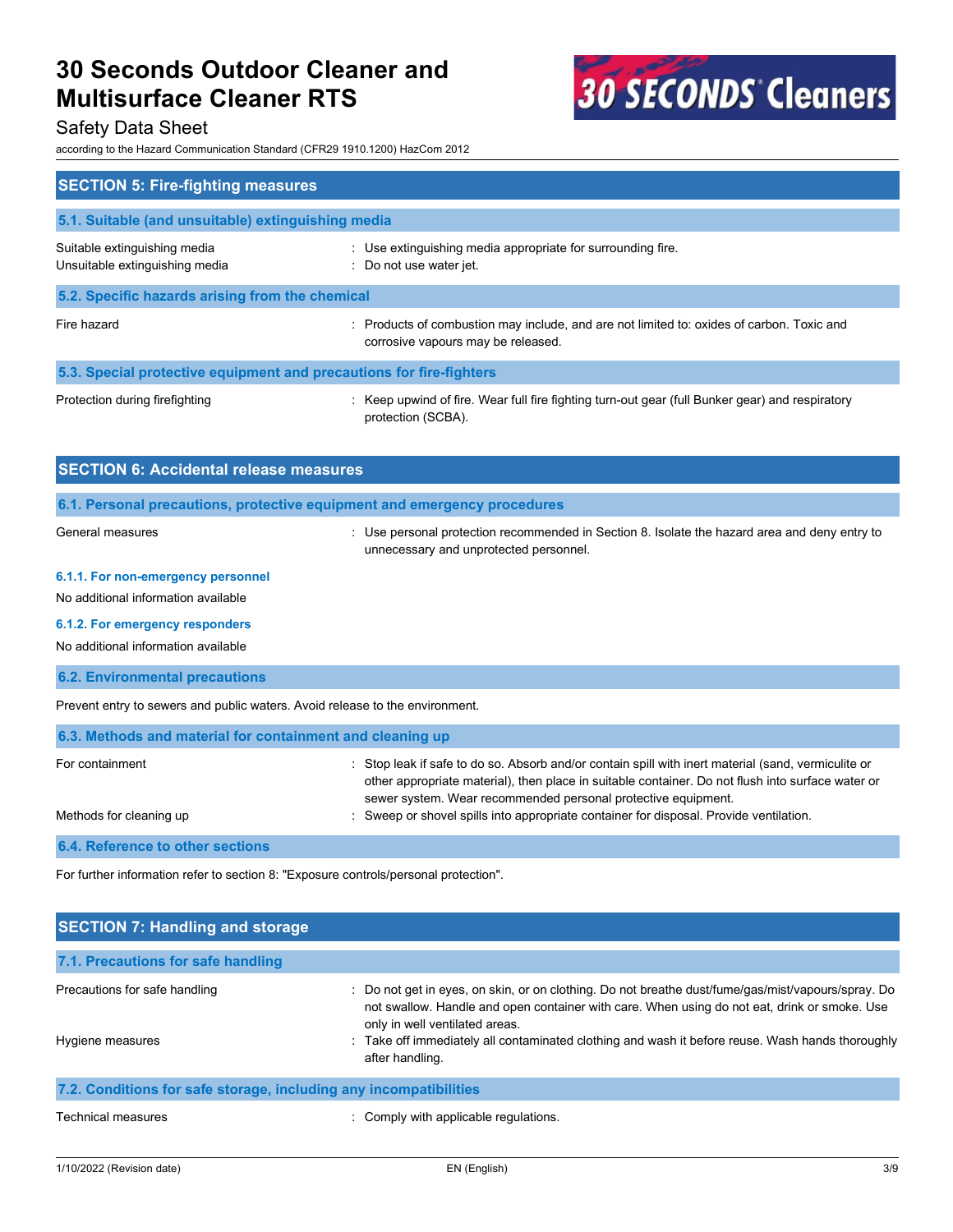

## Safety Data Sheet

according to the Hazard Communication Standard (CFR29 1910.1200) HazCom 2012

Storage conditions **interpret of the reach of children.** Keep container tightly closed. Store in a dry, cool and wellventilated place. Store locked up.

# **SECTION 8: Exposure controls/personal protection**

#### **8.1. Control parameters**

| <b>30 Seconds Outdoor Cleaner and Multisurface Cleaner RTS</b>    |                                                                                               |  |
|-------------------------------------------------------------------|-----------------------------------------------------------------------------------------------|--|
| No additional information available                               |                                                                                               |  |
| Sodium hypochlorite (7681-52-9)                                   |                                                                                               |  |
| <b>USA - AIHA - Occupational Exposure Limits</b>                  |                                                                                               |  |
| <b>WEEL STEL</b>                                                  | 2 mg/m <sup>3</sup> (15-min. STEL)                                                            |  |
| Sodium hydroxide (1310-73-2)                                      |                                                                                               |  |
| <b>USA - ACGIH - Occupational Exposure Limits</b>                 |                                                                                               |  |
| ACGIH OEL C                                                       | $2$ mg/m <sup>3</sup>                                                                         |  |
| <b>USA - OSHA - Occupational Exposure Limits</b>                  |                                                                                               |  |
| OSHA PEL TWA [1]                                                  | $2$ mg/m <sup>3</sup>                                                                         |  |
| <b>USA - IDLH - Occupational Exposure Limits</b>                  |                                                                                               |  |
| <b>IDLH</b>                                                       | 10 mg/ $m3$                                                                                   |  |
| <b>USA - NIOSH - Occupational Exposure Limits</b>                 |                                                                                               |  |
| NIOSH REL C                                                       | $2$ mg/m <sup>3</sup>                                                                         |  |
| US-NIOSH chemical category                                        | SK: DIR(COR) Apr 2011                                                                         |  |
| Sodium metasilicate (6834-92-0)                                   |                                                                                               |  |
| No additional information available                               |                                                                                               |  |
| 8.2. Appropriate engineering controls                             |                                                                                               |  |
| Appropriate engineering controls                                  | Ensure good ventilation of the work station. Provide readily accessible eye wash stations and |  |
| Environmental exposure controls                                   | safety showers.<br>: Avoid release to the environment.                                        |  |
| 8.3. Individual protection measures/Personal protective equipment |                                                                                               |  |
| Hand protection:                                                  |                                                                                               |  |
| Wear suitable gloves resistant to chemical penetration            |                                                                                               |  |
| Eye protection:                                                   |                                                                                               |  |
|                                                                   |                                                                                               |  |

Wear eye protection

**Skin and body protection:**

Wear suitable protective clothing

#### **Respiratory protection:**

In case of insufficient ventilation, wear suitable respiratory equipment. Respirator selection must be based on known or anticipated exposure levels, the hazards of the product and the safe working limits of the selected respirator.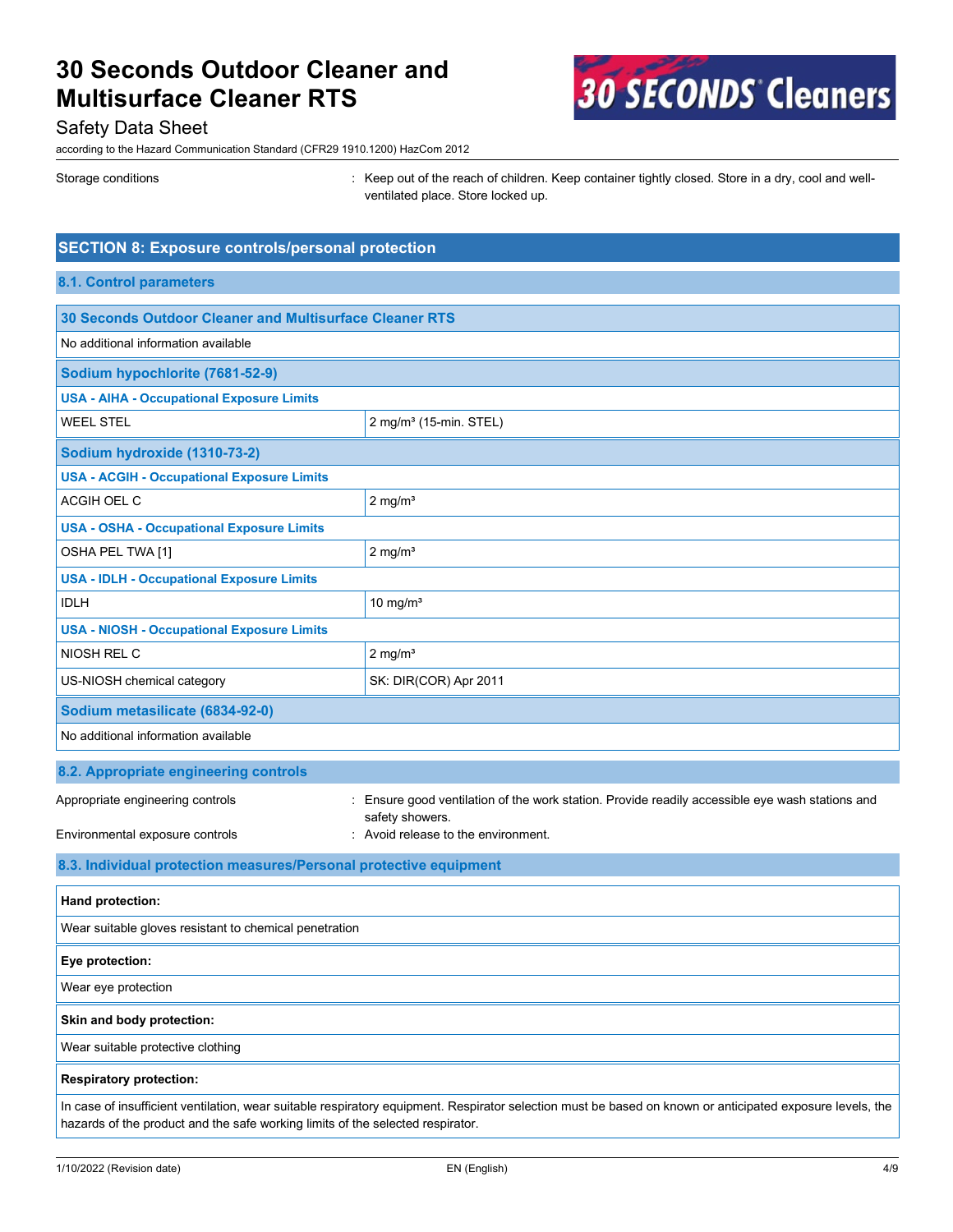## Safety Data Sheet

according to the Hazard Communication Standard (CFR29 1910.1200) HazCom 2012

#### **Other information:**

Handle in accordance with good industrial hygiene and safety procedures. Do not eat, drink or smoke when using this product.

| <b>SECTION 9: Physical and chemical properties</b>         |                    |
|------------------------------------------------------------|--------------------|
| 9.1. Information on basic physical and chemical properties |                    |
| Physical state                                             | $:$ Liquid         |
| Appearance                                                 | Pale/ clear yellow |
| Colour                                                     | Pale/ clear yellow |
| Odour                                                      | Faint bleach       |
| Odour threshold                                            | No data available  |
| рH                                                         | 12.63              |
| Melting point                                              | No data available  |
| Freezing point                                             | No data available  |
| Boiling point                                              | No data available  |
| Flash point                                                | > 200 °F           |
| Relative evaporation rate (butylacetate=1)                 | No data available  |
| Flammability (solid, gas)                                  | Not flammable.     |
| Vapour pressure                                            | No data available  |
| Relative vapour density at 20 °C                           | No data available  |
| Relative density                                           | $\therefore$ 1.1   |
| Solubility                                                 | No data available  |
| Partition coefficient n-octanol/water                      | No data available  |
| Auto-ignition temperature                                  | No data available  |
| Decomposition temperature                                  | No data available  |
| Viscosity, kinematic                                       | No data available  |
| Viscosity, dynamic                                         | No data available  |
| <b>Explosive limits</b>                                    | No data available  |
| Explosive properties                                       | No data available  |
| Oxidising properties                                       | No data available  |

#### **9.2. Other information**

No additional information available

#### **SECTION 10: Stability and reactivity**

#### **10.1. Reactivity**

No dangerous reactions known under normal conditions of use. Thermal decomposition generates : Corrosive vapours.

#### **10.2. Chemical stability**

Stable under normal conditions.

**10.3. Possibility of hazardous reactions**

No dangerous reactions known under normal conditions of use.

**10.4. Conditions to avoid**

Heat. Incompatible materials.

**10.5. Incompatible materials**

Strong oxidizing agents. Strong acids. Strong bases.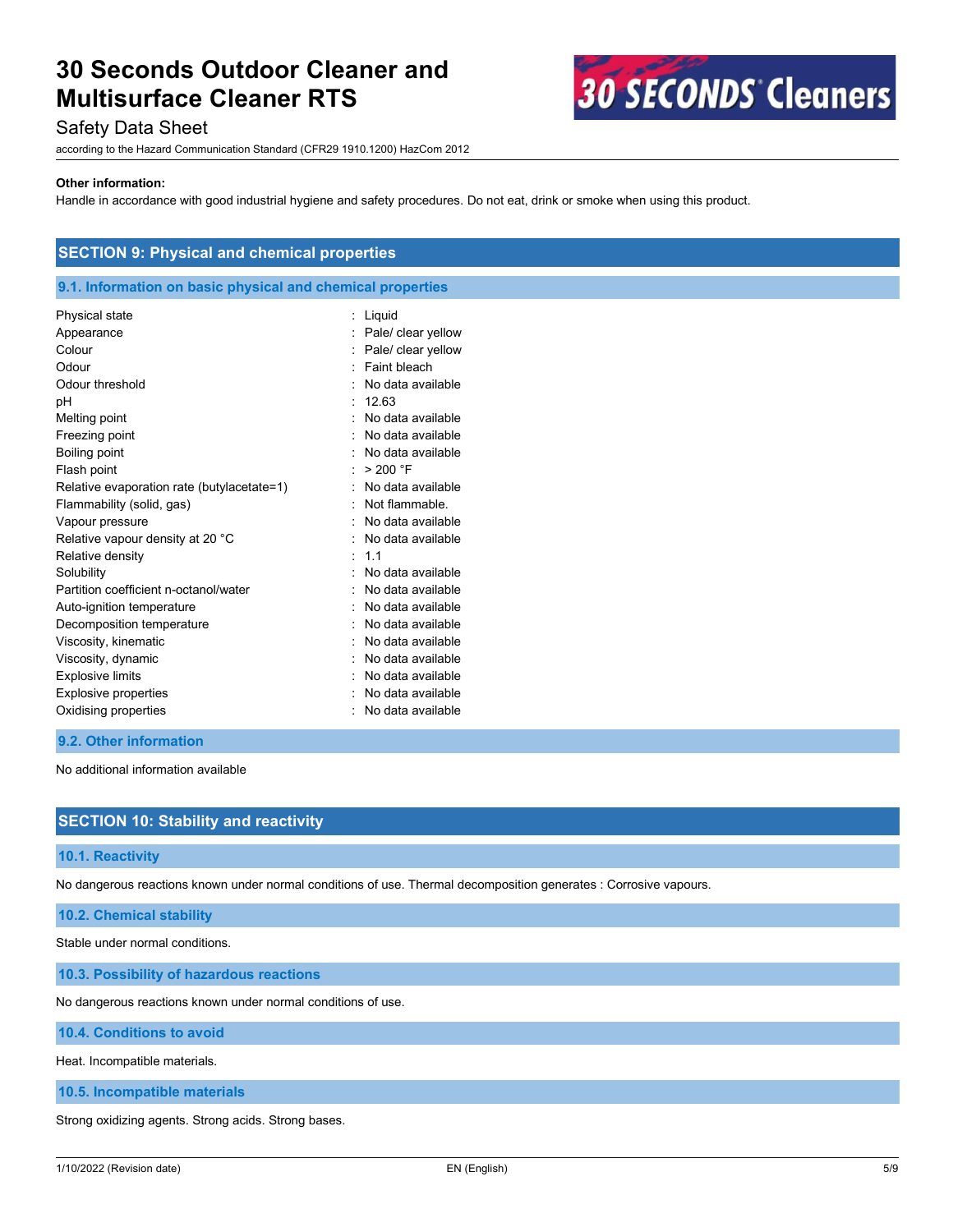

## Safety Data Sheet

according to the Hazard Communication Standard (CFR29 1910.1200) HazCom 2012

#### **10.6. Hazardous decomposition products**

May include, and are not limited to: oxides of carbon. Thermal decomposition generates : Corrosive vapours.

| <b>SECTION 11: Toxicological information</b>                                    |                                                                                                                                    |  |
|---------------------------------------------------------------------------------|------------------------------------------------------------------------------------------------------------------------------------|--|
| 11.1. Information on toxicological effects                                      |                                                                                                                                    |  |
| Acute toxicity (oral)<br>Acute toxicity (dermal)<br>Acute toxicity (inhalation) | Not classified.<br>Not classified.<br>: Not classified.                                                                            |  |
| <b>30 Seconds Outdoor Cleaner and Multisurface Cleaner RTS</b>                  |                                                                                                                                    |  |
| ATE US (oral)                                                                   | 5238.112 mg/kg                                                                                                                     |  |
| Sodium hypochlorite (7681-52-9)                                                 |                                                                                                                                    |  |
| LD50 oral rat                                                                   | 1100 mg/kg bodyweight Animal: rat, Animal sex: male, Guideline: OECD Guideline 401 (Acute<br>Oral Toxicity)                        |  |
| LD50 dermal rabbit                                                              | > 20000 mg/kg bodyweight Animal: rabbit, Guideline: OECD Guideline 402 (Acute Dermal<br>Toxicity), Guideline: other:16 CFR 1500.40 |  |
| LC50 inhalation rat                                                             | > 10.5 mg/l (Exposure time: 1 h)                                                                                                   |  |
| ATE US (oral)                                                                   | 1100 mg/kg bodyweight                                                                                                              |  |
| Sodium hydroxide (1310-73-2)                                                    |                                                                                                                                    |  |
| LD50 oral rat                                                                   | 325 mg/kg                                                                                                                          |  |
| LD50 dermal rabbit                                                              | 1350 mg/kg                                                                                                                         |  |
| ATE US (oral)                                                                   | 325 mg/kg bodyweight                                                                                                               |  |
| ATE US (dermal)                                                                 | 1350 mg/kg bodyweight                                                                                                              |  |
| Sodium metasilicate (6834-92-0)                                                 |                                                                                                                                    |  |
| LD50 oral rat                                                                   | 1153 mg/kg                                                                                                                         |  |
| LD50 dermal rat                                                                 | > 5000 mg/kg bodyweight Animal: rat, Guideline: EPA OPPTS 870.1200 (Acute Dermal<br>Toxicity)                                      |  |
| LC50 inhalation rat                                                             | > 2.06 mg/l air Animal: rat, Guideline: EPA OPPTS 870.1300 (Acute inhalation toxicity)                                             |  |
| ATE US (oral)                                                                   | 1153 mg/kg bodyweight                                                                                                              |  |
| Skin corrosion/irritation                                                       | : Causes severe skin burns.<br>pH: 12.63                                                                                           |  |
| Serious eye damage/irritation                                                   | Causes serious eye damage.<br>pH: 12.63                                                                                            |  |
| Respiratory or skin sensitisation                                               | Not classified.                                                                                                                    |  |
| Germ cell mutagenicity<br>Carcinogenicity                                       | Not classified.<br>Not classified.                                                                                                 |  |
| Sodium hypochlorite (7681-52-9)                                                 |                                                                                                                                    |  |
| IARC group                                                                      | 3 - Not classifiable                                                                                                               |  |
| Reproductive toxicity                                                           | : Not classified.                                                                                                                  |  |
| Sodium metasilicate (6834-92-0)                                                 |                                                                                                                                    |  |
| NOAEL (animal/female, F0/P)                                                     | > 159 mg/kg bodyweight Animal: rat, Animal sex: female                                                                             |  |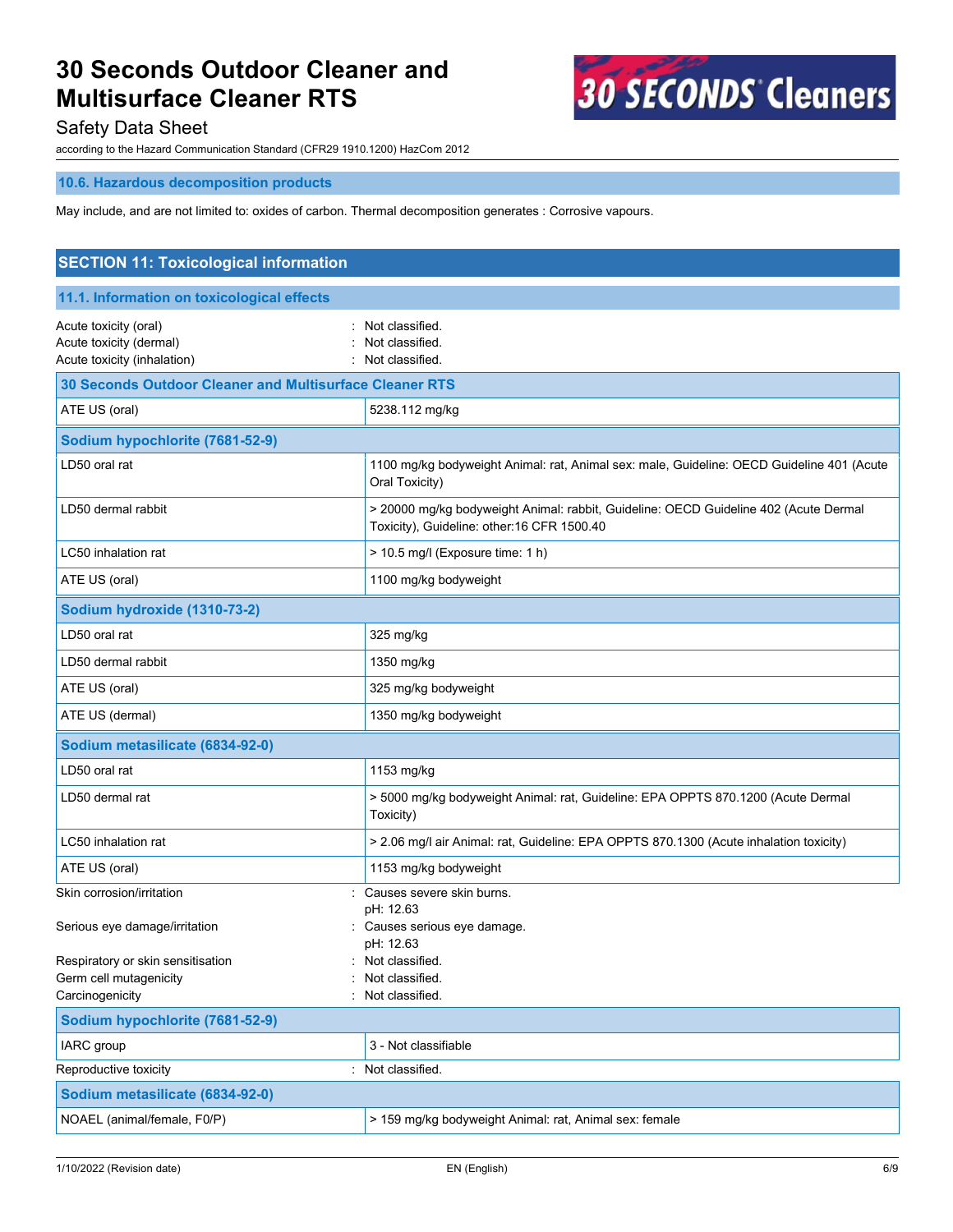

## Safety Data Sheet

according to the Hazard Communication Standard (CFR29 1910.1200) HazCom 2012

| STOT-single exposure                | : Not classified.                                                                                                                                                                 |
|-------------------------------------|-----------------------------------------------------------------------------------------------------------------------------------------------------------------------------------|
| Sodium hypochlorite (7681-52-9)     |                                                                                                                                                                                   |
| STOT-single exposure                | May cause respiratory irritation.                                                                                                                                                 |
| Sodium hydroxide (1310-73-2)        |                                                                                                                                                                                   |
| STOT-single exposure                | May cause respiratory irritation.                                                                                                                                                 |
| Sodium metasilicate (6834-92-0)     |                                                                                                                                                                                   |
| STOT-single exposure                | May cause respiratory irritation.                                                                                                                                                 |
| STOT-repeated exposure              | Not classified.                                                                                                                                                                   |
| Sodium metasilicate (6834-92-0)     |                                                                                                                                                                                   |
| NOAEL (oral, rat, 90 days)          | 227 - 237 mg/kg bodyweight Animal: rat, Guideline: OECD Guideline 408 (Repeated Dose 90-<br>Day Oral Toxicity in Rodents)                                                         |
| Aspiration hazard                   | Not classified.                                                                                                                                                                   |
| Viscosity, kinematic                | No data available                                                                                                                                                                 |
| Symptoms/effects                    | Causes severe skin burns and eye damage.                                                                                                                                          |
| Symptoms/effects after inhalation   | Causes severe damage to the respiratory tract. Causes burns to the respiratory system.                                                                                            |
| Symptoms/effects after skin contact | Causes severe skin burns. Symptoms may include redness, pain, blisters.                                                                                                           |
| Symptoms/effects after eye contact  | Causes serious eye damage. Symptoms may include discomfort or pain, excess blinking and<br>tear production, with marked redness and swelling of the conjunctiva. May cause burns. |
| Symptoms/effects after ingestion    | May be harmful if swallowed. May cause burns or irritation of the linings of the mouth, throat, and<br>gastrointestinal tract.                                                    |
| Other information                   | : Likely routes of exposure: ingestion, inhalation, skin and eye.                                                                                                                 |

## **SECTION 12: Ecological information**

#### **12.1. Toxicity**

| Ecology - general               | : May cause long-term adverse effects in the aquatic environment.                    |  |
|---------------------------------|--------------------------------------------------------------------------------------|--|
| Sodium hypochlorite (7681-52-9) |                                                                                      |  |
| LC50 - Fish [1]                 | 0.06 - 0.11 mg/l (Exposure time: 96 h - Species: Pimephales promelas [flow-through]) |  |
| EC50 - Crustacea [1]            | 141 µg/l Test organisms (species): Daphnia magna                                     |  |
| LC50 - Fish [2]                 | 4.5 - 7.6 mg/l (Exposure time: 96 h - Species: Pimephales promelas [static])         |  |
| EC50 - Crustacea [2]            | 35 µg/l Test organisms (species): Ceriodaphnia dubia                                 |  |
| Sodium hydroxide (1310-73-2)    |                                                                                      |  |
| LC50 - Fish [1]                 | 45.4 mg/l (Exposure time: 96 h - Species: Oncorhynchus mykiss [static])              |  |
| EC50 - Crustacea [1]            | 40.4 mg/l Test organisms (species): Ceriodaphnia sp.                                 |  |
| Sodium metasilicate (6834-92-0) |                                                                                      |  |
| LC50 - Fish [1]                 | 210 mg/l (Exposure time: 96 h - Species: Brachydanio rerio [semi-static])            |  |
| EC50 - Crustacea [1]            | 1700 mg/l Test organisms (species): Daphnia magna                                    |  |
| LC50 - Fish [2]                 | 210 mg/l (Exposure time: 96 h - Species: Brachydanio rerio)                          |  |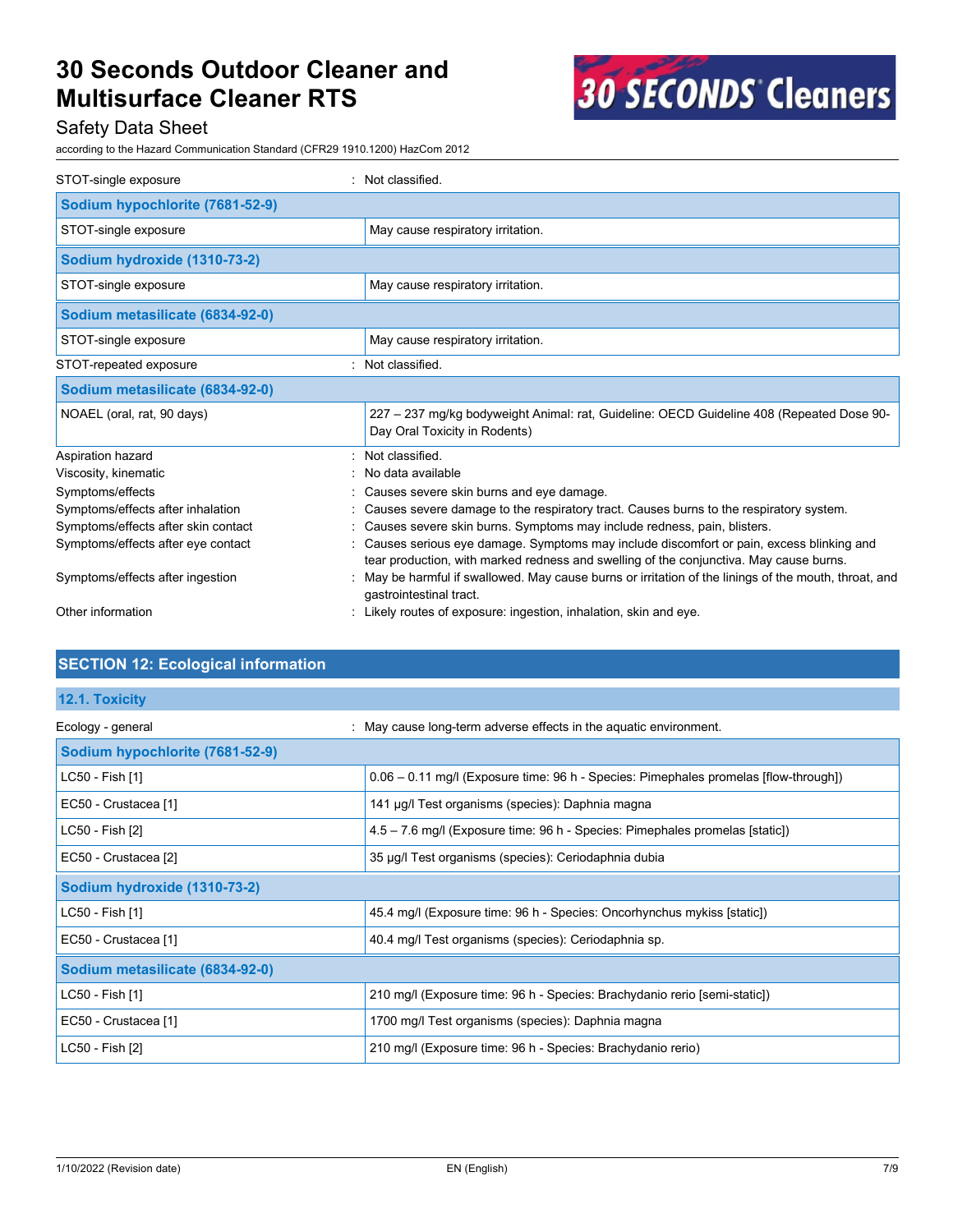

## Safety Data Sheet

according to the Hazard Communication Standard (CFR29 1910.1200) HazCom 2012

| 12.2. Persistence and degradability                     |                                                                                                  |  |
|---------------------------------------------------------|--------------------------------------------------------------------------------------------------|--|
| 30 Seconds Outdoor Cleaner and Multisurface Cleaner RTS |                                                                                                  |  |
| Persistence and degradability                           | Not established.                                                                                 |  |
| 12.3. Bioaccumulative potential                         |                                                                                                  |  |
| 30 Seconds Outdoor Cleaner and Multisurface Cleaner RTS |                                                                                                  |  |
| Bioaccumulative potential                               | Not established.                                                                                 |  |
| 12.4. Mobility in soil                                  |                                                                                                  |  |
| No additional information available                     |                                                                                                  |  |
| 12.5. Other adverse effects                             |                                                                                                  |  |
| Other information                                       | No other effects known.                                                                          |  |
|                                                         |                                                                                                  |  |
| <b>SECTION 13: Disposal considerations</b>              |                                                                                                  |  |
| 13.1. Disposal methods                                  |                                                                                                  |  |
| Product/Packaging disposal recommendations<br>÷         | Dispose of contents/container to hazardous or special waste collection point, in accordance with |  |

local, regional, national and/or international regulation.

| <b>SECTION 14: Transport information</b>                                                                                          |                                                                                           |  |  |  |
|-----------------------------------------------------------------------------------------------------------------------------------|-------------------------------------------------------------------------------------------|--|--|--|
| In accordance with DOT / IATA                                                                                                     |                                                                                           |  |  |  |
| <b>14.1. DOT</b>                                                                                                                  |                                                                                           |  |  |  |
| DOT NA No                                                                                                                         | : Not Regulated per 49 CFR 173.154                                                        |  |  |  |
| <b>14.2. IATA</b>                                                                                                                 |                                                                                           |  |  |  |
| UN-No. (IATA)<br>Proper Shipping Name (IATA)<br>Transport hazard class(es) (IATA)<br>Packing group (IATA)<br>Danger labels (IATA) | : 1760<br>Corrosive liquid, n.o.s. (Sodium hypochlorite)<br>8<br>÷<br>$\pm$ 111<br>8<br>÷ |  |  |  |
| <b>14.3. Environmental hazards</b>                                                                                                |                                                                                           |  |  |  |
| Other information                                                                                                                 | No supplementary information available.                                                   |  |  |  |
| 14.4. Special precautions for user                                                                                                |                                                                                           |  |  |  |
| Special transport precautions                                                                                                     | Do not handle until all safety precautions have been read and understood.                 |  |  |  |
| 14.5. Transport in bulk according to Annex II of MARPOL 73/78 and the IBC Code                                                    |                                                                                           |  |  |  |
| Not applicable                                                                                                                    |                                                                                           |  |  |  |